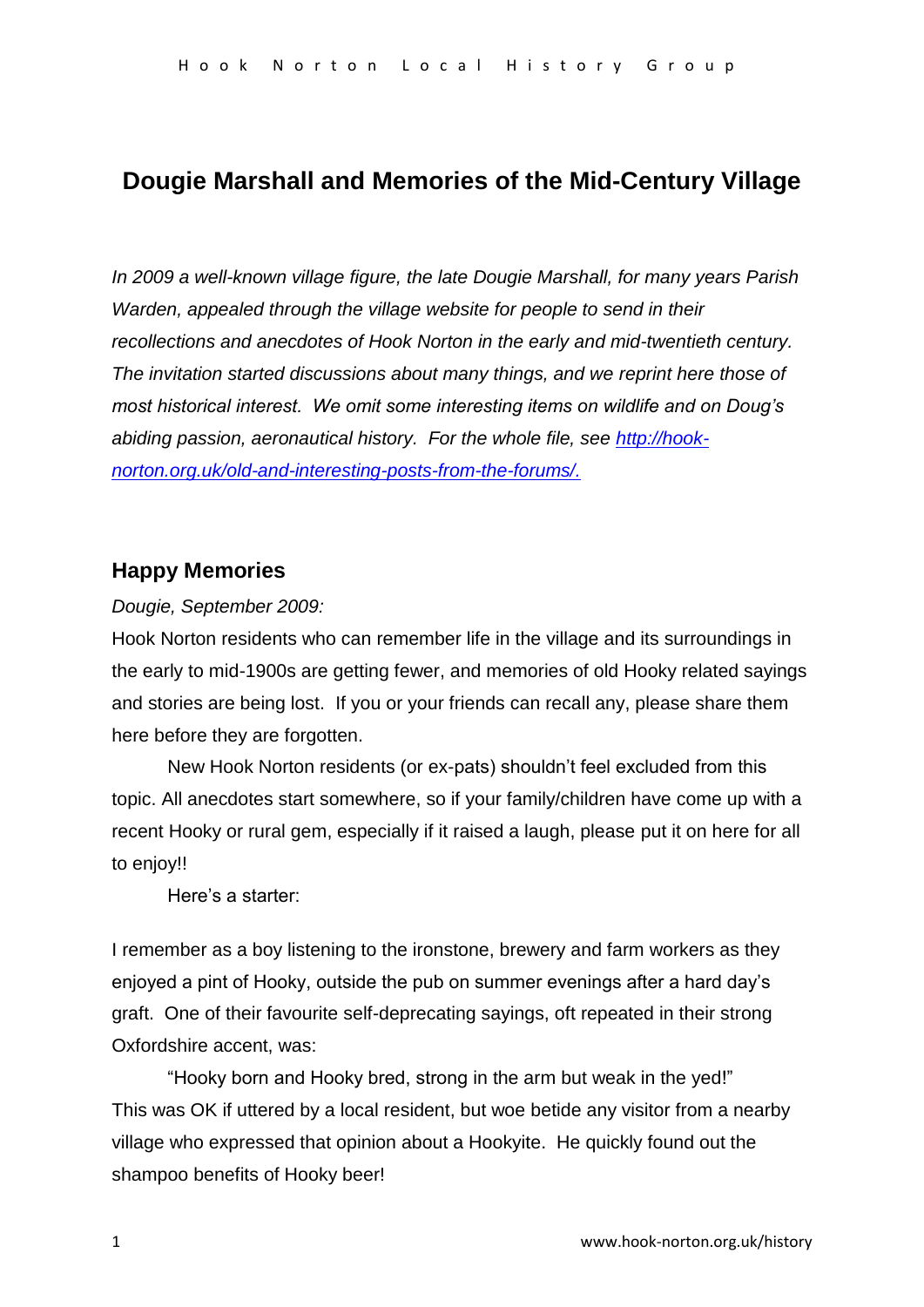#### *John Mann, December 2009:*

I recently spent a day up in Wales looking at the archives of the Brymbo Steel Company. These included the "Brymbo Works Magazine" from the 1920s, which, among information on how to buy a dog, make a wireless set or where to buy a pram in Wrexham, contains a lot of items about Hook Norton:

1. DECEMBER 1924:

At a recent big dance at the [Memorial] Hall a young gentleman (from the [ironstone] works), feeling a little fatigued through continuous jazzing, wended his way into the refreshment room where two ladies were talking over a cup of tea. Having called for and received his cup of tea, he changed it for one of the ladies' cups and proceeded to drink same. When questioned later as to why he did a trick like this, he replied, "Well I seen her been theer a good while a'blowin of it, an mine wer hot, so I changed em, beside her got more toime to blow it ner I ad".

2. MARCH 1925, in a section labelled "Famous sayings by Famous Workmen", the following appeared in a column called "Ower Cabin":

"Well, ower uncle sin a fox fetch one o' 'is cockerels an' watched weer 'e burid it. When 'e went to fetch the old hen back it wer yetting a rabbut."

"Well, ower Gramp's over 80, an e's as upright as ye like, bar 'is beard rouna 'ere (pointing under his chin) an' 'e sez as old men nowerdays sits lollupin' about in cheers an' gets stiff, instead o' gooin' out for a walk o' days, an that's why they dies sa young."

I'm guessing that "Ower Cabin" was the nickname for the Recreation Hut used by Brymbo workers in Hooky. The Brymbo Company made a useful income (15/- a week [i.e., 75p]) from renting the hut to Oxfordshire Education Committee three days a week for about 20 weeks each year, for use as a "Practical Subjects Centre". This arrangement lasted from 1924 to 1931 when the hut was sold. This hut was located next to the Memorial Hall, on the left. The gate is still there.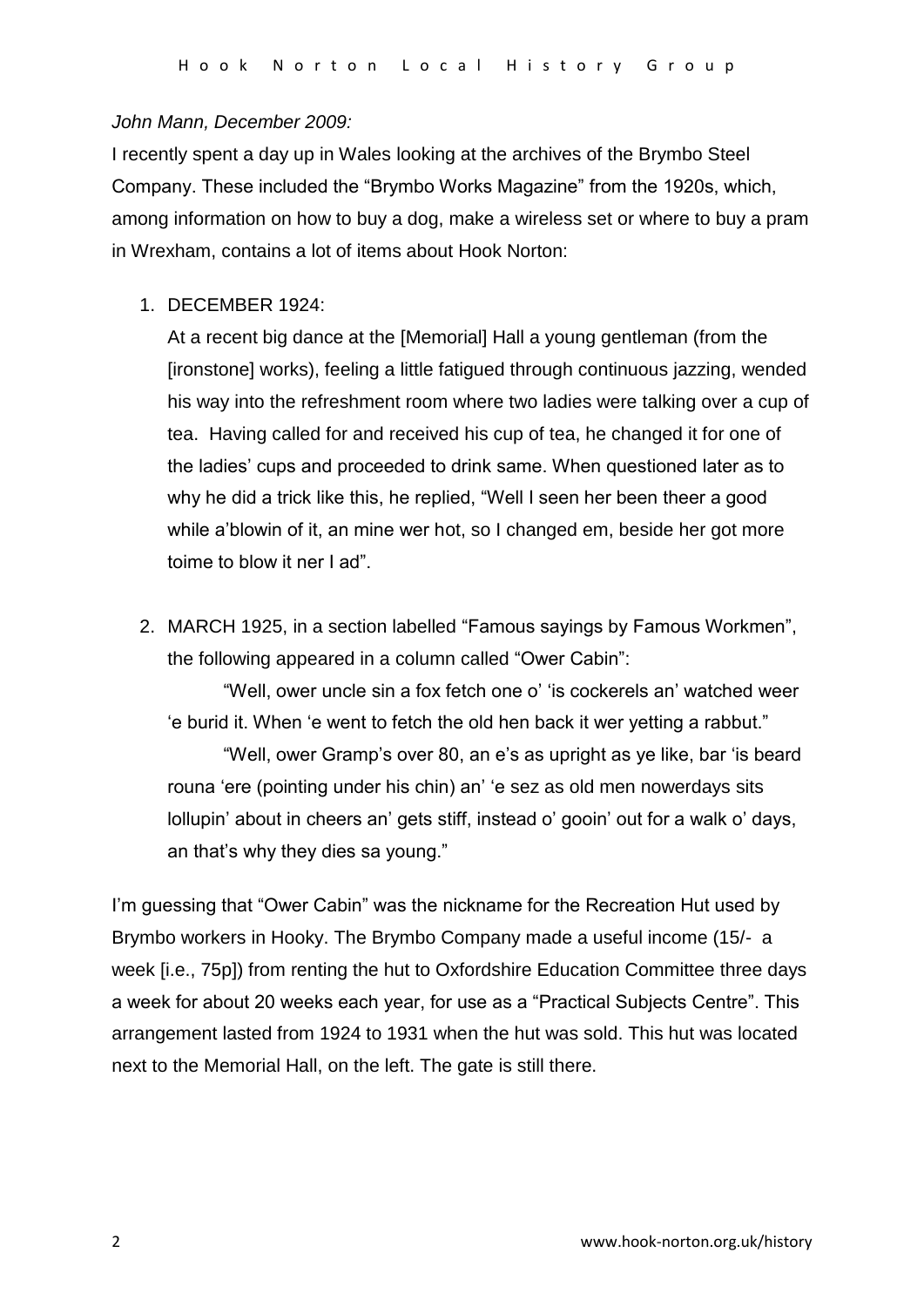#### *John Mann, December 2009:*

From Geoff Walton's recollections of Hook Norton, published in the *Newsletter,* December 2000:

Mr Alban White, nicknamed "Stosh" (I never found out why), was a tall thin man, a loveable village character, a philosopher, full of wise words and anecdotes and awfully fond of Hooky ale (even Hunt Edmunds would do at a pinch). He was reputed to be the man, who sitting one night in the Pear Tree when the beer was a bit "off", said to Mr Heritage, the landlord, after his third pint, "Landlord, this beer's a bit rough. I shall be glad when I've had enough on it."

His stories included the one when he was once called to look at a sick pig: "it wus so bad I had to kill it to save its life".

## *John Smith, April 2011:*

Don Best, former landlord at The Pear Tree, was "allegedly" once asked,

"Don, do thee wan tee know how to sell more ale??"

"How's that then"? was Don's reply.

"Fill t' bleddy glasses up", was the speedy retort.

## *Dougie, May 2011:*

When I was a nipper my dad, to whom I am indebted for my lifelong interest in wildlife, drew my attention to a completely albino blackbird which frequented the area at the bottom of Swerford South Hill, near the brook. Dad frequently worked in that area and the bird had become quite tame, hopping close to pick up bits of bacon rind from dad's lunchbox. The bird was a true albino, with pink eyes. I have never seen one since, but one with a half-white wing has lived in the park and Watery Lane area for a couple of years. Another with a white patch on its back frequents The Bourne near Old School End.

I also witnessed at around the same time and place a Red Squirrel.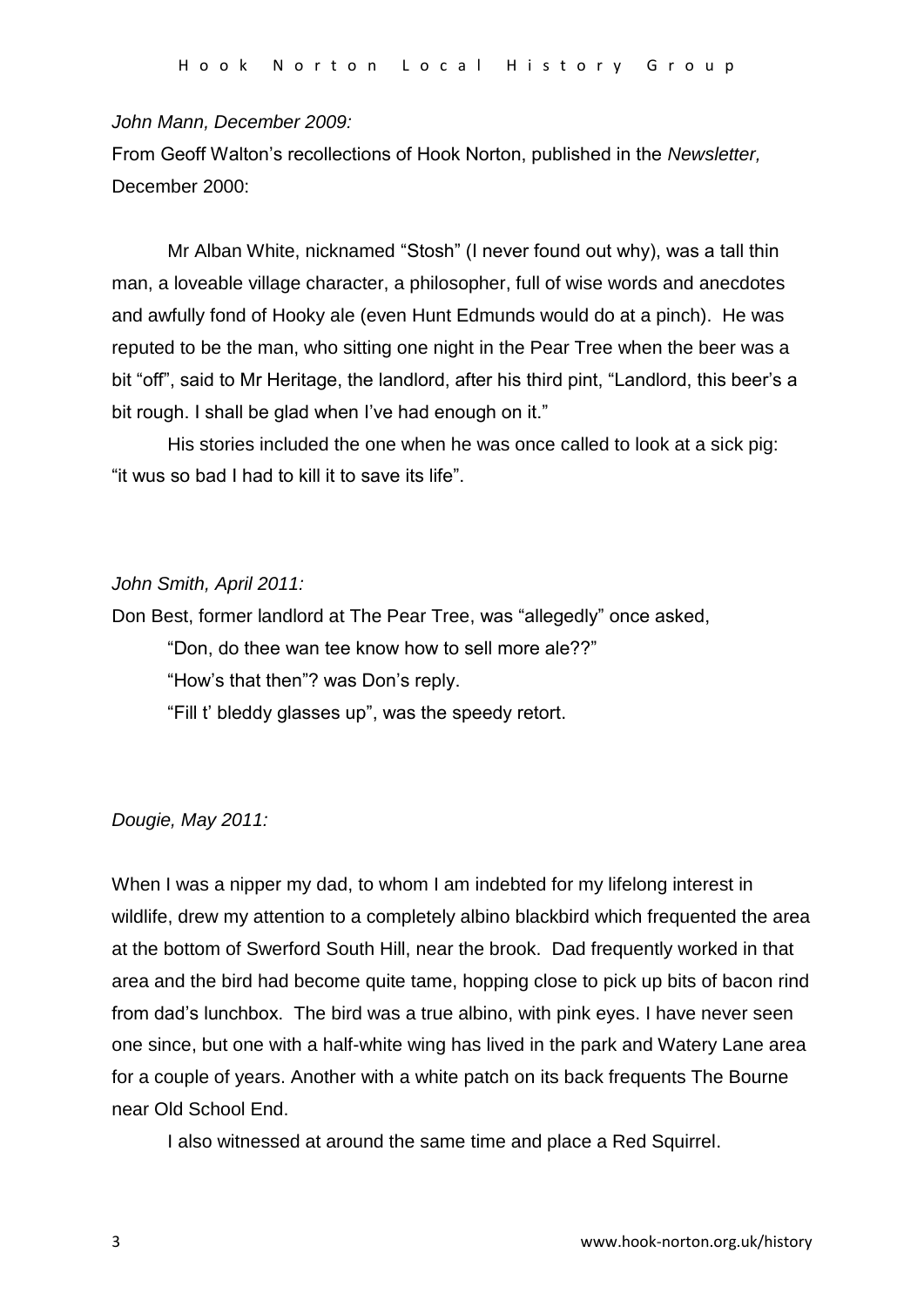#### **Village Football in the late 1930s**

*Dougie, Oct. 2009:* 

Football was played in the field now occupied by the allotments in Burycroft Lane. Most of the team were local young men made fit by manual labour. There was no covered protection for spectators, but even the worst winter weather did not deter crowds from traipsing along on foot to participate in the ribaldry, because most players were Hookyites and hence locally well known.

Opposing teams came from nearby villages. There was keen rivalry but the game was played for the fun of it and if Hooky lost, as they frequently did, the crowd would holler "typical Hooky – 'opeless again".

Players would reciprocate by bowing to their critics, and afterwards plod home for a wash down. There was no mains water so it was a bowl or a galvanized tin bath, with cold or marginally heated water. (Hot water came from a kettle hanging on a chain over the open fire). Later they all meet in the pub or a dance at the Memorial Hall for more inter-village banter.

There was no official entry fee for the game but at the end a man stood at the gate holding out his cap. Depending on how much they had enjoyed the proceedings folk would put in a tanner (sixpence) or threepenny 'joey', for club funds.

It's pertinent to contrast Hooky 1st team football of 70 years ago with that of today, with its covered spectator stands, modern shower-equipped changing rooms and posh new clubroom. Opposing teams come from as far afield as Reading, Binfield, Almondsbury and Ascott (near the racecourse). The entry fee for spectators is £5.00 (programme inclusive) or £2.50 for concessions.

Paradoxically, despite copious effort, training, pre-match warm-ups, and the supporters' terrifying war cry of "Up The Hooky!", Hooky still manages quite frequently to lose!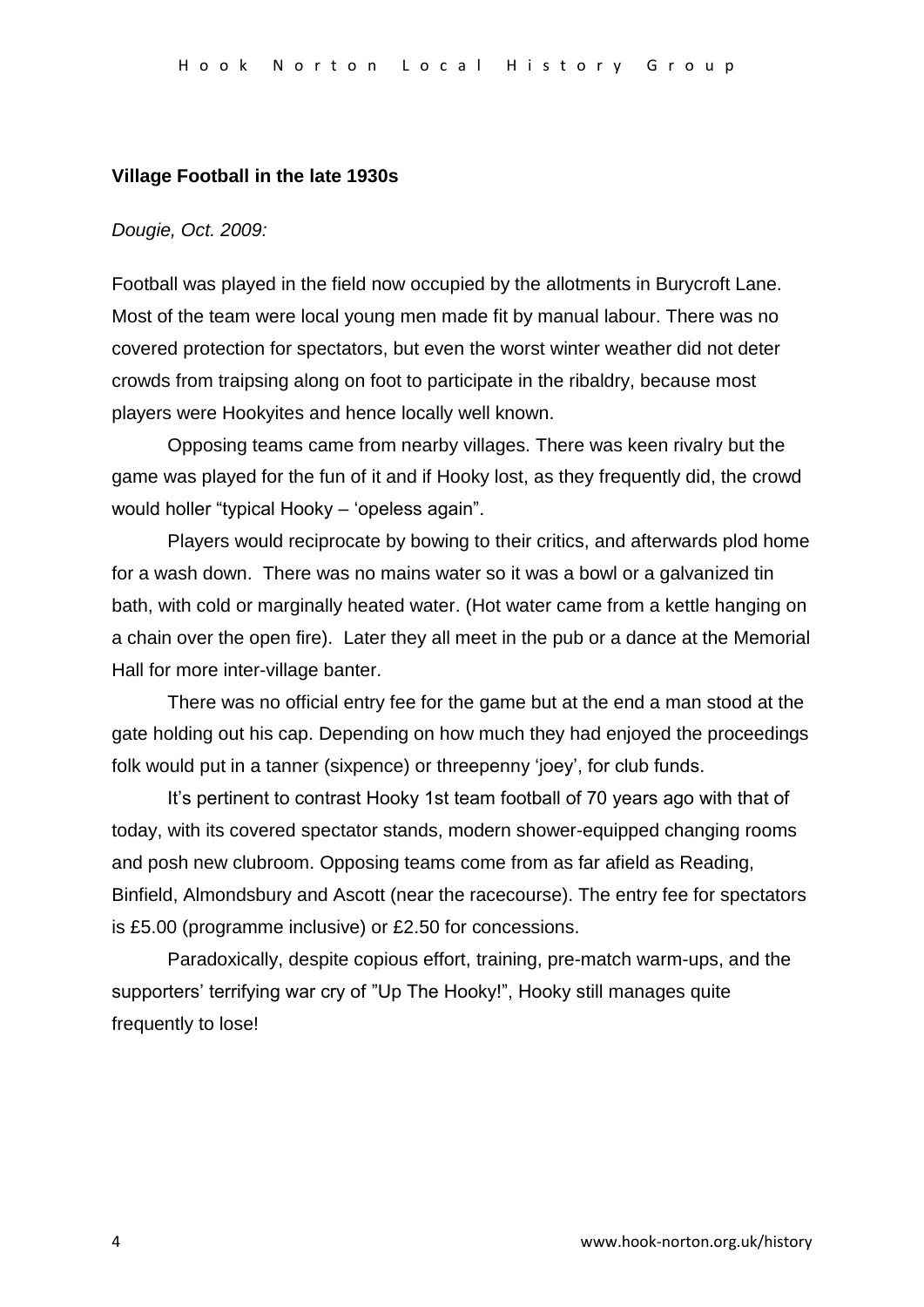#### *Dougie, June 25, 2010:*

I wonder what those Hooky players of yesteryear would have made of World Cup fever! Few, if any of them, would have owned a car to festoon with flags. There was no television. Highlight of Saturday evenings was listening to the football results on the "wireless" (valve radios, either mains – very modern! – or battery/accumulator), with a long wire aerial strung from a post down the garden. The scores were transferred on to Littlewoods' or Vernons' Pools sheets in hope of a winning line.

On bad weather Saturday afternoons, less hardy Hooky supporters would sometimes forgo watching their heroes slide about on the Burycroft field, and stay home to hear the featured First Division commentary on the BBC Home Service instead. Each mains wireless had separate inputs for aerial and earth, the earth wire being connected to a copper rod driven into the ground. If a thunderstorm approached, the set would be switched off and unplugged, and the aerial shorted to earth via a wall-mounted switch outside the house.

All wirelesses were valve driven. Transistor radios had yet to be invented. Mains sets took what seemed an age to "warm up" — a source of frustration when the first few football results were missed! The results were copied down using a pencil stub — ball and fibre tipped pens were still far in the future. A couple of spare, sharpened pencils were close at hand in case the excited listener pressed too hard and broke the point.

Traveling abroad to watch a football match was almost unthinkable. Air travel was all by propeller-driven machines, and only for the well off. (The first jet airliner, the British de Havilland Comet, made its first flight, to Johannesburg, on May 2<sup>nd</sup>, 1952).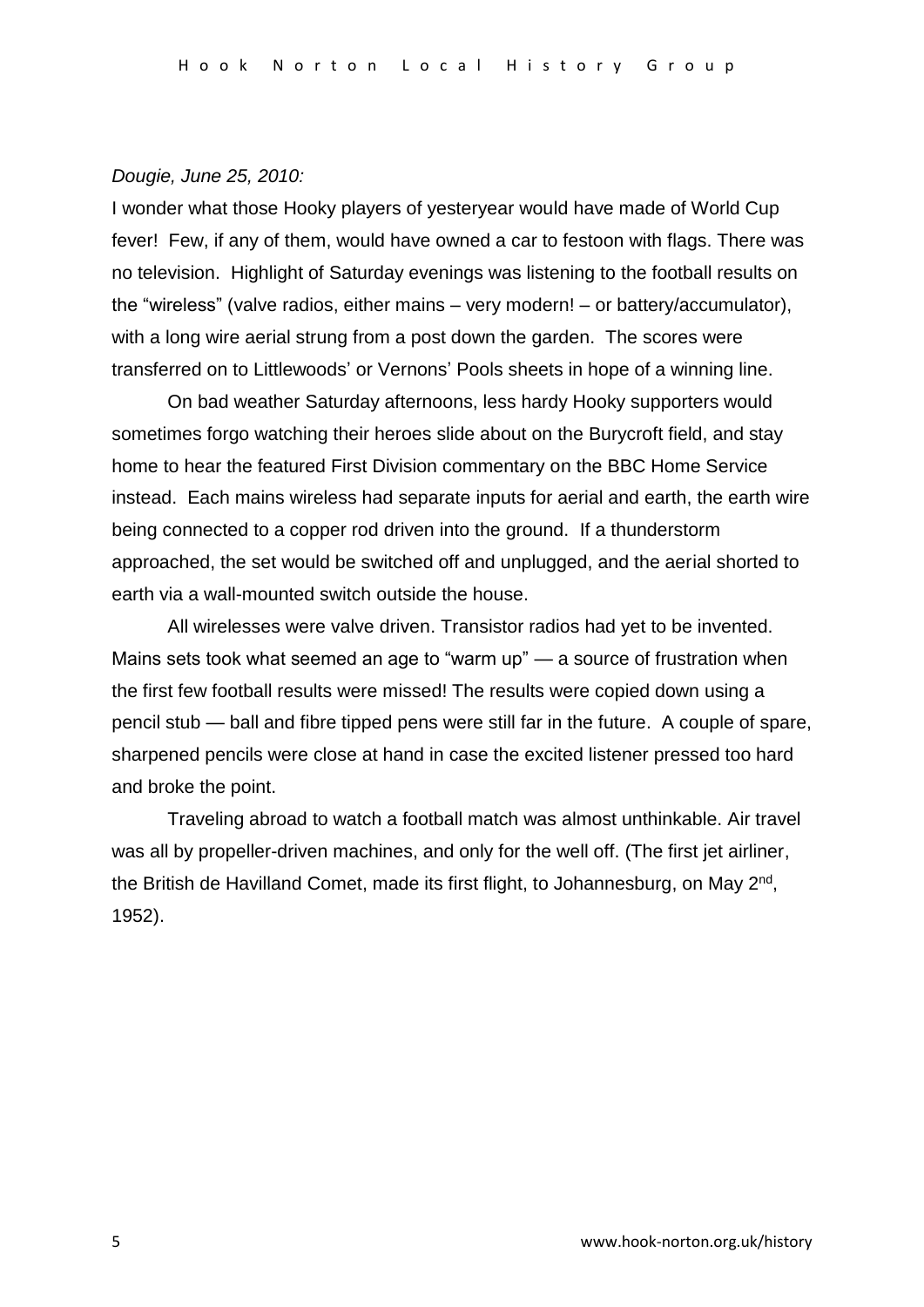## **Village Cricket in the late 1930s**

## *Dougie, October 2009:*

The cricket square was in the centre of the old Park (Mr Page's field adjacent to the railway embankment between the two viaducts). The cricket pavilion was an old Pullman railway carriage with brown and cream livery. Children fantasized that it had rolled off the line in some form of freak accident, but in actual fact it must have been hauled there on a low loader, possibly pulled by a steam traction engine. Some of the cricketers were big, powerful men and occasionally a batsman would slog one over the railway line to the far side of the embankment — no mean feat on its own — but even more impressive was the heavy ball that sailed over and hit a peacefully grazing rabbit on the back of the head, killing it instantly. The kids that went to find the ball found the furry corpse, with 'lucky' clover still clamped in its jaws.

At matches mums and girlfriends provided sandwiches, cakes, tea and lemonade. Many of the cricket team were members of the village Fire Brigade. There was no mains water, so mid-week in hot dry summers they would dam up the brook near the cemetery, insert their portable petrol-operated suction pump, and dressed in bulky firemen's uniform with leather belts, fire axes and brass helmets, run heavy canvas hoses with brass connections and nozzles all the way up the park bank to water the pitch. They called it a Fire Drill and it must certainly have improved their fitness and stamina.

## *Dougie, July 2011:*

Cricketers of yesteryear did not have a monopoly of powerful hitters. Recently a few lofted balls have banged down in my vicinity, adjacent to the cricket field. I'm thinking of wearing a crash helmet when out in the garden on Sunday afternoons!

Getting back to Hooky cricket in the 'Old' Park, I recall how we schoolchildren would organize our own cricket matches, using stumps made from old broom handles, bats sawn and whittled from plank offcuts, and heavy rubber 'cricket' balls. On one occasion, an older boy who fancied himself as a batsman came out and made great show of 'taking guard'. He was tall for his age and we anticipated him being in all afternoon and hitting his usual big score, especially since the best available bowler was only a little lad. Grinning, big guy faces up. Little chap sprints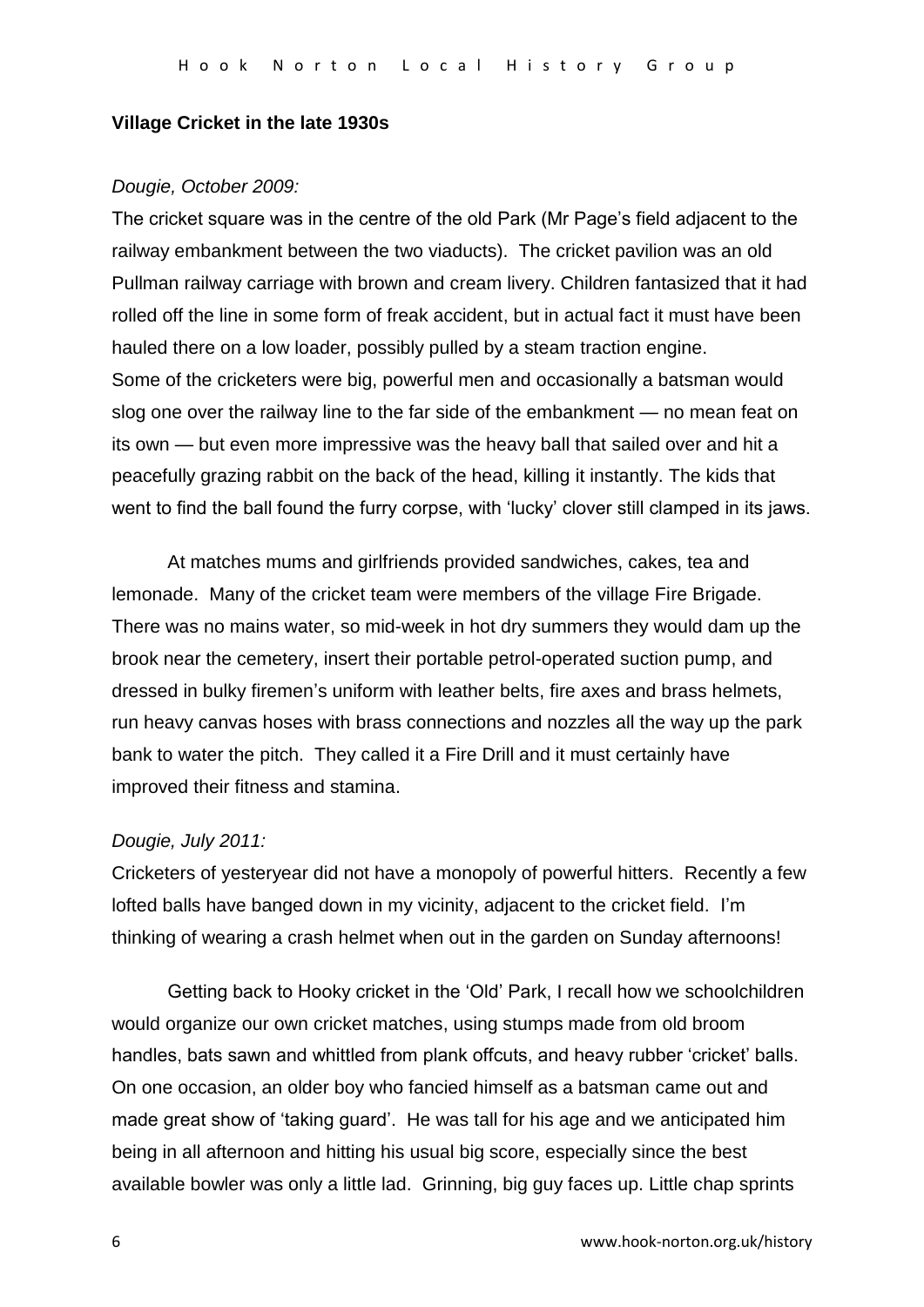in and launches a belter which carries the middle stump with it. Tall Jim can't believe his eyes, but then comes up with a typical Hooky excuse:

"There was an 'ole in the bat!"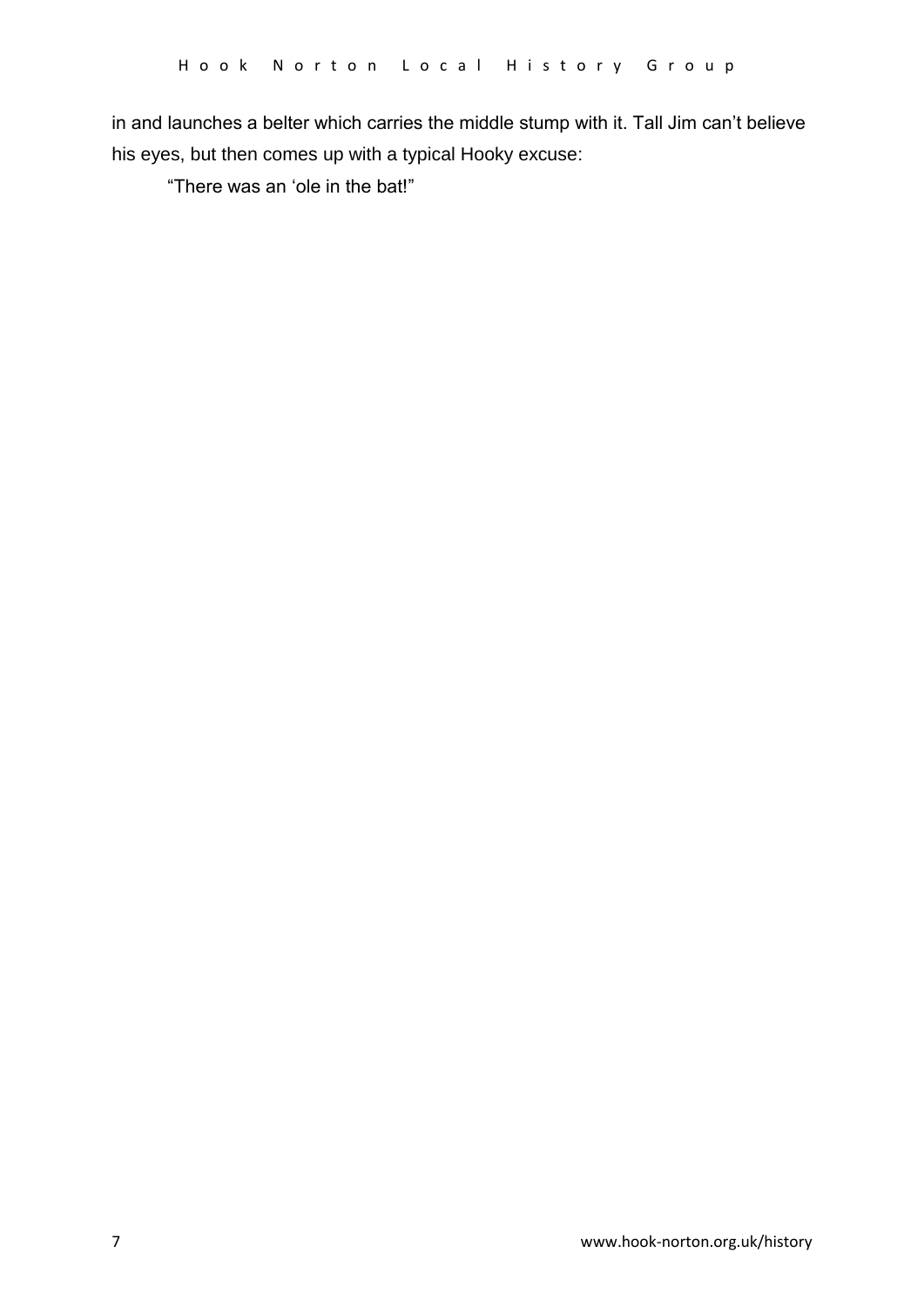#### **Banbury Fair in the 1940s**

#### *Dougie, October 2013:*

Once again we welcome the start of the three-day Banbury Michaelmas Fair. As usual Hookyites will spend hard earned cash being ear-bashed by loud music and hurled from pillar to post on high-gravity effect rides. Afternoon is the best time for the little ones — it's not quite so noisy and the mini roundabouts start up before the bigger rides.

The fair was a lot different in the 1940s. In the boxing booth three darkie brothers from Leamington, Dick, Randolph and Jackie Turpin took on all comers. Huge beery labourers climbed in full of confidence, hoping to win a cash prize but usually left bloodied and subdued. (Randi Turpin went on to beat Sugar Ray Robinson for Middleweight Championship of the World in 1951, but after 66 winning fights his career declined and in 1966 he became depressed and shot himself).

One favourite was The Wall of Death, a noisy spectacle of brave speedway bikers, who circled round and up and down the inside of a ramshackle circular structure. Roaring bikes held on to vertical walls by centrifugal force, belching smoke from alcohol-enriched fuel, defied gravity. Behind a barely adequate metal safety barrier the coughing, eye-watering patrons loved it.

Tantalizing spectacle was the Strip Tease, where three bored-looking ladies, who looked about 50, strutted provocatively along a platform outside the 'Club'. Clad in glittering figure hugging corsets and black fish net stockings, the delectable trio beckoned enticingly. Under sixteens weren't allowed in. Big schoolboys age-lied, then were disappointed as the gyrating lovelies gradually removed scanty garments, only to keep their interesting bits covered with ostrich feather fans. The performance climaxed, curtains were pulled across and the premises were quickly cleared ready for the next gullible intake.

Personally I got more satisfaction eating one of Miss Biddle's Toffee Apples.

## *Dougie, October 2014:*

Today (Wednesday, 15th October 2014) sees the start of this years' three day Banbury Michaelmas Fair, so I had a quick walk round to compare the modern day Fair with the above memories of 60 years ago.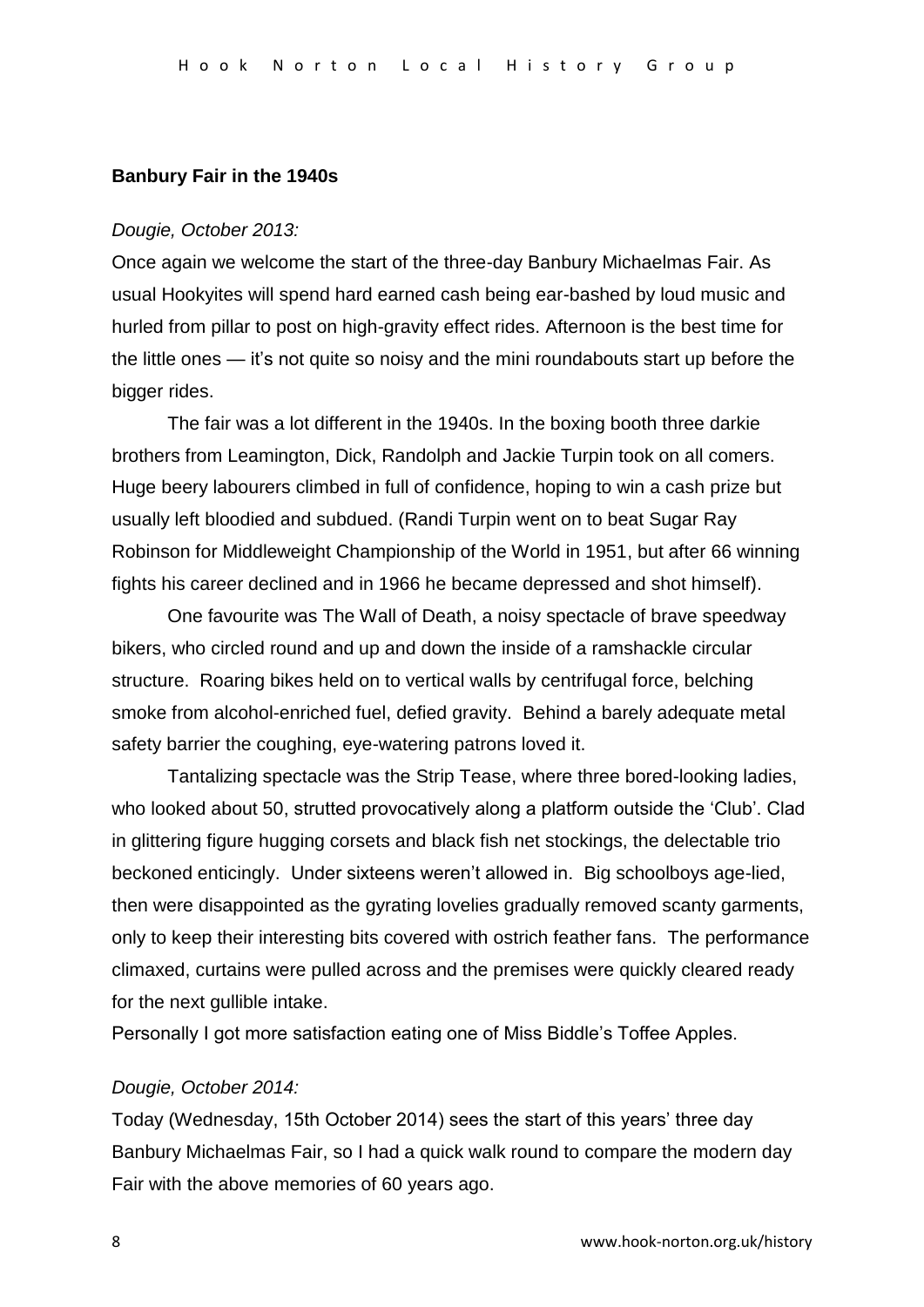Most striking today is the dominance of huge, new gut-wrenching rides. Health and Safety Rules and the possibility of expensive litigation have resulted in prominent notices near pay booths, such as 'People with neck, back, heart or blood pressure problems, or pregnant women, should not use this ride'. There are also height restrictions to prevent small people slipping out below safety barriers.

The absence of the popular amusement emporia with their 'Roll a Coin' and zany, noisy Arcade Car Racing / Game of Chance attractions was noticeable. A fairground man said they had been killed off by new gambling and licensing laws and by home computer consoles.

The big 'Galloping Horses Rodeo' roundabout with its traditional old Fair Ground Organ is near Banbury Cross — appropriately opposite the Fine Lady Statue. A beautiful mini version for children near Debenhams' entrance is believed to be the fair's oldest ride. Built as a hand cranked 'horses on chains' roundabout in 1870, it's been in John Rawlings' family ownership for three generations since 1912 and now comprises car, motor bike, steam engine, aeroplane and double decker bus models in addition to some of the original mini horses.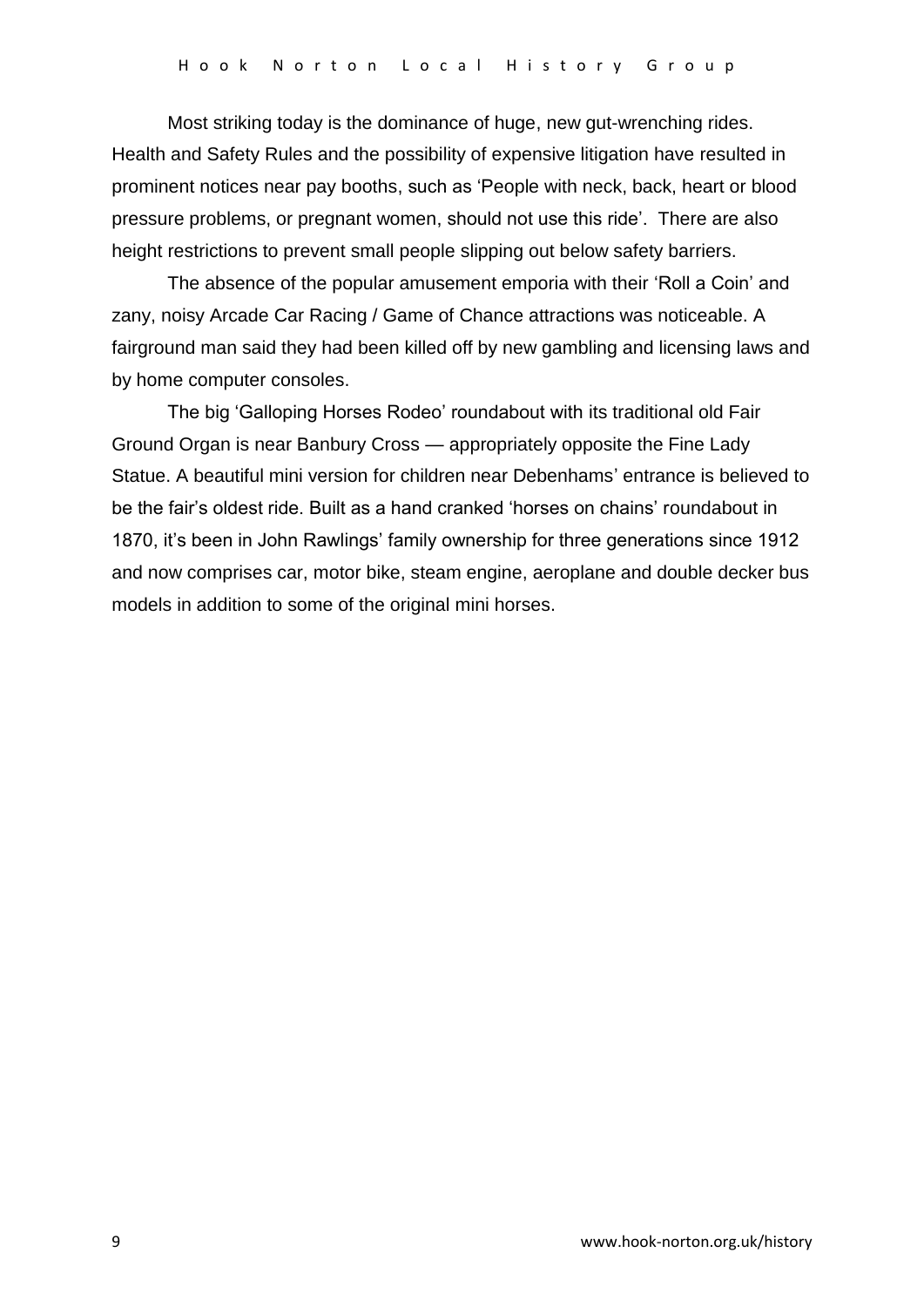## **Hook Norton Ghosts**

## *Jammy93, January 2010:*

As a village with ancient roots, there must be ghost stories galore in and around Hooky. I've heard about a spooky cyclist seen coming down the hill towards Traitors Ford and a couple of other ghostly sightings in the village. Does anyone else have any stories or spooky encounters to share?

*There were many replies to this inquiry, most detailing spooky experiences in old houses or on quiet roads. Few explained who the ghost might be. David McGill wondered whether the ghostly cyclist seen heading for Traitor's Ford might be Alban Clarke, the senior manager of the Brewery at the time the present building was constructed. He fell off a borrowed bicycle while heading for an afternoon's fishing in Traitor's Ford Brook in May 1917, and died of his injuries. His body was actually found on the hill down to Temple Mill, on the Sibford Road, not on Traitor's Ford Lane where the ghost was reputedly sighted. 1*

*The most thoughtful comments on ghosts came from Dougie:* 

## *Dougie, February 2010:*

"From ghoulies and ghosties and long legeddy beasties and things that go bump in the night, Good Lord deliver us". This chilling plea has been variously attributed to the Scots and the Cornish, but applies equally well to Hooky folk who've seen ghastly things and been scared witless.

Many years ago, Mr [Ernie] Turnock daily drove Gaddes's bus load of Hooky workers back from the 'Ally' — the Northern Aluminium works in Banbury — after their shift finished at 10pm. They told of repeated ghostly sightings in Kissing Trees dip between Wigginton crossroads and Hooky (called Kissing Trees because branches used to converge over the road to form an arch).

Chilly mist sometimes forms in that hollow when there is none either side. One November night the bus almost left the road when a ghostly apparition wafted across in front of it. Driver and front seat passengers all saw it and over the next few weeks car drivers witnessed similar manifestations. Speculation was rife and pub

**.** 

<sup>1</sup> A report on the inquest may be found in Rob Woolley's book, *Brewed in the Traditional Manner: The Story of Hook Norton Brewery* (Brewin Books, 2015), pages 236-239.